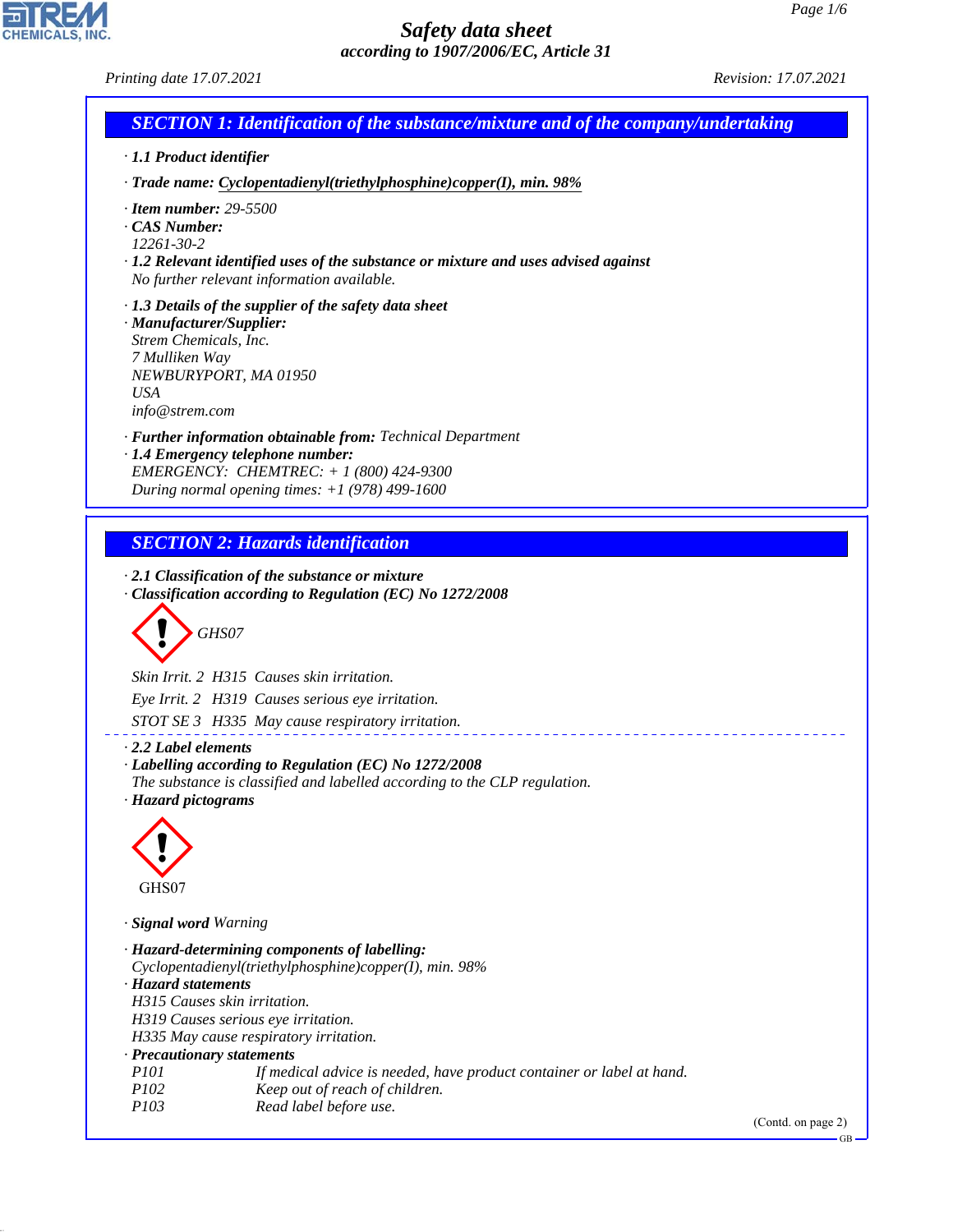*Printing date 17.07.2021 Revision: 17.07.2021*

*Trade name: Cyclopentadienyl(triethylphosphine)copper(I), min. 98%*

|                     | (Contd. of page 1)                                                                                    |
|---------------------|-------------------------------------------------------------------------------------------------------|
| P <sub>231</sub>    | Handle under inert gas.                                                                               |
| P <sub>235</sub>    | Keep cool.                                                                                            |
| P <sub>222</sub>    | Do not allow contact with air.                                                                        |
|                     | P305+P351+P338 IF IN EYES: Rinse cautiously with water for several minutes. Remove contact lenses, if |
|                     | present and easy to do. Continue rinsing.                                                             |
| P422                | Store contents under inert gas.                                                                       |
| <i>P501</i>         | Dispose of contents/container in accordance with local/regional/national/international                |
|                     | regulations.                                                                                          |
| . 2.3 Other hazards |                                                                                                       |

*· Results of PBT and vPvB assessment*

*· PBT: Not applicable.*

*· vPvB: Not applicable.*

#### *SECTION 3: Composition/information on ingredients*

*· 3.1 Chemical characterisation: Substances*

*· CAS No. Description*

*12261-30-2 Cyclopentadienyl(triethylphosphine)copper(I), min. 98%*

#### *SECTION 4: First aid measures*

*· 4.1 Description of first aid measures*

- *· After inhalation: In case of unconsciousness place patient stably in side position for transportation.*
- *· After skin contact: Immediately wash with water and soap and rinse thoroughly.*

*· After eye contact:*

- *Rinse opened eye for several minutes under running water. If symptoms persist, consult a doctor.*
- *· After swallowing: If symptoms persist consult doctor.*
- *· 4.2 Most important symptoms and effects, both acute and delayed No further relevant information available.*
- *· 4.3 Indication of any immediate medical attention and special treatment needed*

*No further relevant information available.*

#### *SECTION 5: Firefighting measures*

*· 5.1 Extinguishing media*

- *· Suitable extinguishing agents: Use fire extinguishing methods suitable to surrounding conditions.*
- *· 5.2 Special hazards arising from the substance or mixture No further relevant information available.*
- *· 5.3 Advice for firefighters*

44.1.1

*· Protective equipment: No special measures required.*

### *SECTION 6: Accidental release measures*

- *· 6.1 Personal precautions, protective equipment and emergency procedures Not required.*
- *· 6.2 Environmental precautions: No special measures required.*
- *· 6.3 Methods and material for containment and cleaning up: Dispose contaminated material as waste according to item 13. Ensure adequate ventilation.*
- *· 6.4 Reference to other sections See Section 7 for information on safe handling. See Section 8 for information on personal protection equipment.*

(Contd. on page 3)

GB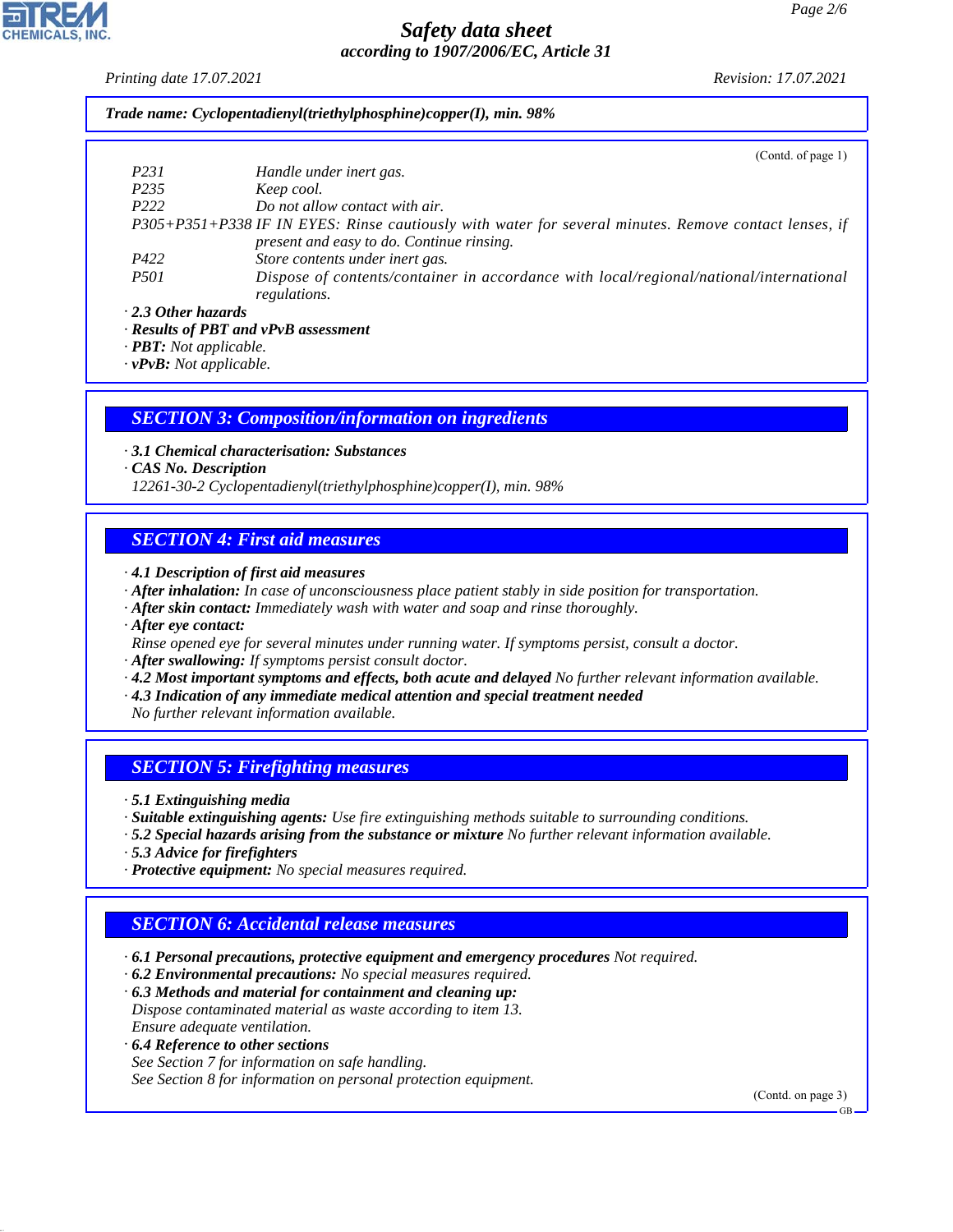*Printing date 17.07.2021 Revision: 17.07.2021*

*Trade name: Cyclopentadienyl(triethylphosphine)copper(I), min. 98%*

(Contd. of page 2)

*See Section 13 for disposal information.*

#### *SECTION 7: Handling and storage*

*· 7.1 Precautions for safe handling Open and handle receptacle with care.*

- *· Handling: Handle under inert gas.*
- *· Information about fire and explosion protection: No special measures required.*
- *· 7.2 Conditions for safe storage, including any incompatibilities*
- *· Storage:*
- *Keep cool.*
- *Store contents under inert gas.*
- *· Requirements to be met by storerooms and receptacles: No special requirements.*
- *· Information about storage in one common storage facility: Not required.*
- *· Further information about storage conditions: Keep container tightly sealed.*
- *Store in cool, dry conditions in well sealed receptacles.*
- *· Recommended storage temperature: Store at temperatures not exceeding -18 °C. Keep cool.*
- *· 7.3 Specific end use(s) No further relevant information available.*

*SECTION 8: Exposure controls/personal protection*

*· Additional information about design of technical facilities: No further data; see item 7.*

- *· 8.1 Control parameters*
- *· Ingredients with limit values that require monitoring at the workplace: Not required.*
- *· Additional information: The lists valid during the making were used as basis.*
- *· 8.2 Exposure controls*
- *· Personal protective equipment:*
- *· General protective and hygienic measures:*
- *Keep away from foodstuffs, beverages and feed.*
- *Immediately remove all soiled and contaminated clothing Wash hands before breaks and at the end of work.*
- *Avoid contact with the eyes and skin.*
- *· Respiratory protection:*
- *In case of brief exposure or low pollution use respiratory filter device. In case of intensive or longer exposure use self-contained respiratory protective device.*
- *· Protection of hands:*



44.1.1

\_S*Protective gloves*

*The glove material has to be impermeable and resistant to the product/ the substance/ the preparation. Due to missing tests no recommendation to the glove material can be given for the product/ the preparation/ the chemical mixture.*

*Selection of the glove material on consideration of the penetration times, rates of diffusion and the degradation · Material of gloves*

*The selection of the suitable gloves does not only depend on the material, but also on further marks of quality and varies from manufacturer to manufacturer.*

*· Penetration time of glove material*

*The exact break through time has to be found out by the manufacturer of the protective gloves and has to be observed.*

(Contd. on page 4)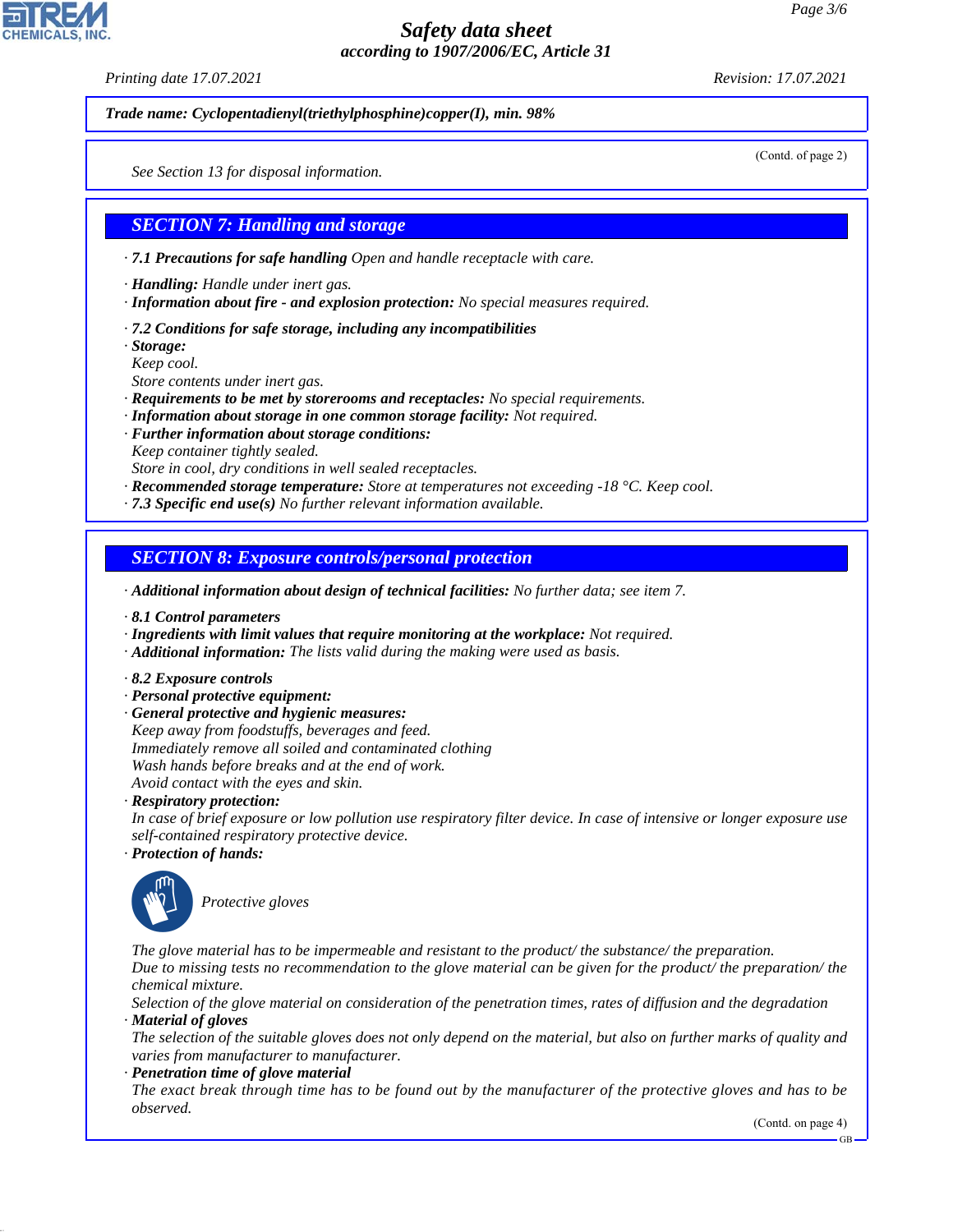*Printing date 17.07.2021 Revision: 17.07.2021*

CHEMICALS, INC.

| $\cdot$ Eye protection:                                                                  |                                               | (Contd. of page 3) |
|------------------------------------------------------------------------------------------|-----------------------------------------------|--------------------|
| Tightly sealed goggles                                                                   |                                               |                    |
|                                                                                          |                                               |                    |
| .9.1 Information on basic physical and chemical properties<br><b>General Information</b> |                                               |                    |
| $\cdot$ Appearance:                                                                      |                                               |                    |
| Form:                                                                                    | Crystalline                                   |                    |
| Colour:                                                                                  | Whitish                                       |                    |
| $\cdot$ Odour:                                                                           | <b>Odourless</b>                              |                    |
| · Odour threshold:                                                                       | Not determined.                               |                    |
| $\cdot$ pH-value:                                                                        | Not applicable.                               |                    |
| Change in condition                                                                      |                                               |                    |
| Melting point/freezing point:                                                            | Undetermined.                                 |                    |
| Initial boiling point and boiling range: Undetermined.                                   |                                               |                    |
| · Flash point:                                                                           | Not applicable.                               |                    |
| · Flammability (solid, gas):                                                             | Not determined.                               |                    |
| · Ignition temperature:                                                                  |                                               |                    |
| <b>Decomposition temperature:</b>                                                        | Not determined.                               |                    |
| · Auto-ignition temperature:                                                             | Not determined.                               |                    |
| · Explosive properties:                                                                  | Product does not present an explosion hazard. |                    |
| · Explosion limits:                                                                      |                                               |                    |
| Lower:                                                                                   | Not determined.                               |                    |
| <b>Upper:</b>                                                                            | Not determined.                               |                    |
| · Vapour pressure:                                                                       | Not applicable.                               |                    |
| $\cdot$ Density:                                                                         | Not determined.                               |                    |
| · Relative density                                                                       | Not determined.                               |                    |
| · Vapour density                                                                         | Not applicable.                               |                    |
| $\cdot$ Evaporation rate                                                                 | Not applicable.                               |                    |
| · Solubility in / Miscibility with                                                       |                                               |                    |
| water:                                                                                   | Insoluble.                                    |                    |
| · Partition coefficient: n-octanol/water:                                                | Not determined.                               |                    |
| · Viscosity:                                                                             |                                               |                    |
| Dynamic:                                                                                 | Not applicable.                               |                    |
| Kinematic:                                                                               | Not applicable.                               |                    |
| · Solvent content:                                                                       |                                               |                    |
| Organic solvents:                                                                        | $0.0\%$                                       |                    |
| $VOC$ (EC)                                                                               | $0.00\,\%$                                    |                    |
| <b>Solids content:</b>                                                                   | 100.0%                                        |                    |
| .9.2 Other information                                                                   | No further relevant information available.    |                    |
|                                                                                          |                                               |                    |

# *SECTION 10: Stability and reactivity*

44.1.1

*· 10.1 Reactivity No further relevant information available.*

GB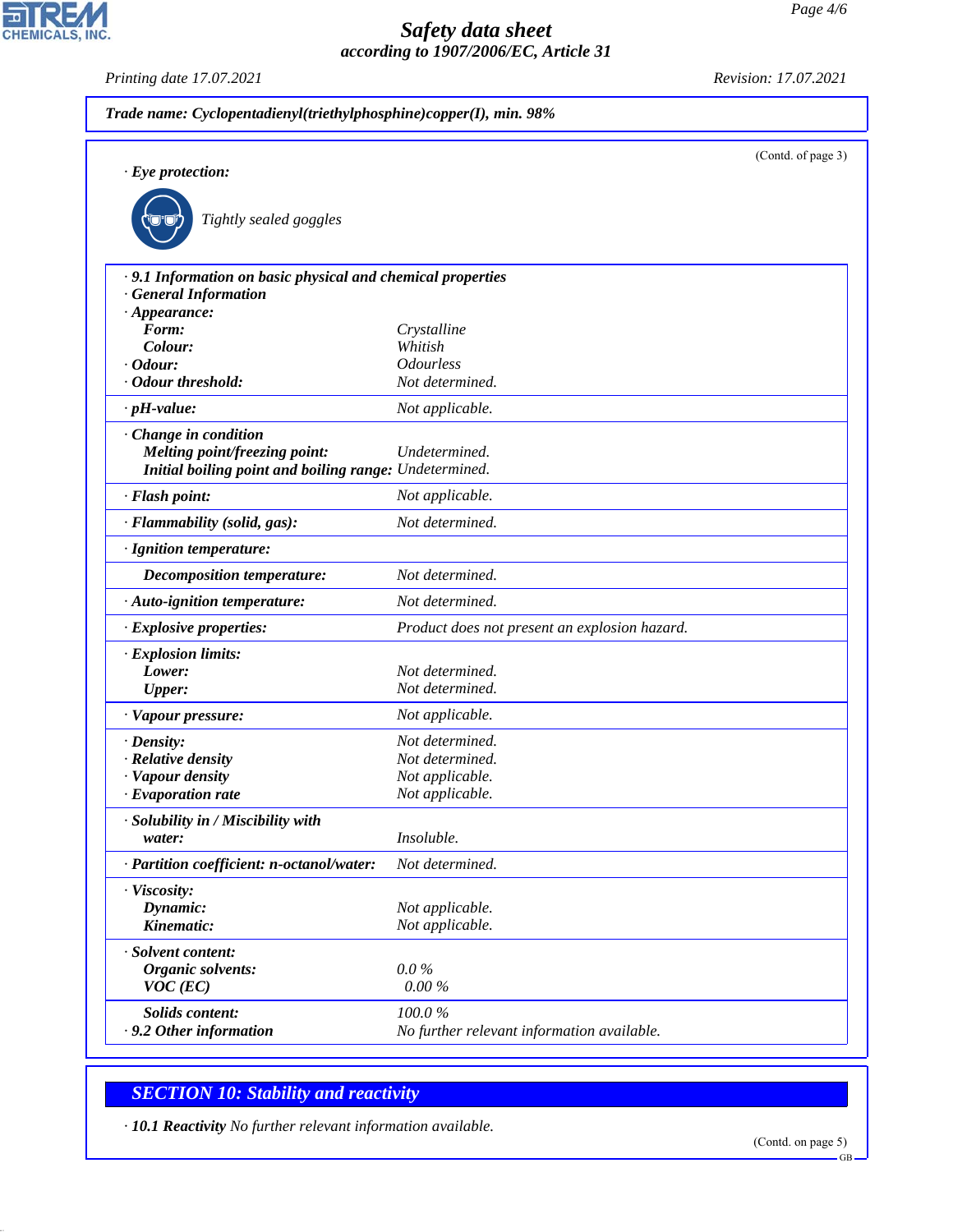*Printing date 17.07.2021 Revision: 17.07.2021*

(Contd. of page 4)

*Trade name: Cyclopentadienyl(triethylphosphine)copper(I), min. 98%*

- *· 10.2 Chemical stability*
- *· Thermal decomposition / conditions to be avoided: No decomposition if used according to specifications.*
- *· 10.3 Possibility of hazardous reactions No dangerous reactions known.*
- *· 10.4 Conditions to avoid No further relevant information available.*
- *· 10.5 Incompatible materials: No further relevant information available.*
- *· 10.6 Hazardous decomposition products: No dangerous decomposition products known.*

# *SECTION 11: Toxicological information*

- *· 11.1 Information on toxicological effects*
- *· Acute toxicity Based on available data, the classification criteria are not met.*
- *· Primary irritant effect:*
- *· Skin corrosion/irritation*
- *Causes skin irritation.*
- *· Serious eye damage/irritation*
- *Causes serious eye irritation.*
- *· Respiratory or skin sensitisation Based on available data, the classification criteria are not met.*
- *· CMR effects (carcinogenity, mutagenicity and toxicity for reproduction)*
- *· Germ cell mutagenicity Based on available data, the classification criteria are not met.*
- *· Carcinogenicity Based on available data, the classification criteria are not met.*
- *· Reproductive toxicity Based on available data, the classification criteria are not met.*
- *· STOT-single exposure*
- *May cause respiratory irritation.*
- *· STOT-repeated exposure Based on available data, the classification criteria are not met.*
- *· Aspiration hazard Based on available data, the classification criteria are not met.*

# *SECTION 12: Ecological information*

- *· 12.1 Toxicity*
- *· Aquatic toxicity: No further relevant information available.*
- *· 12.2 Persistence and degradability No further relevant information available.*
- *· 12.3 Bioaccumulative potential No further relevant information available.*
- *· 12.4 Mobility in soil No further relevant information available.*
- *· Additional ecological information:*
- *· General notes: Not known to be hazardous to water.*
- *· 12.5 Results of PBT and vPvB assessment*
- *· PBT: Not applicable.*
- *· vPvB: Not applicable.*
- *· 12.6 Other adverse effects No further relevant information available.*

#### *SECTION 13: Disposal considerations*

- *· 13.1 Waste treatment methods*
- *· Recommendation*

44.1.1

*Must not be disposed together with household garbage. Do not allow product to reach sewage system.*

- *· Uncleaned packaging:*
- *· Recommendation: Disposal must be made according to official regulations.*

(Contd. on page 6)

GB